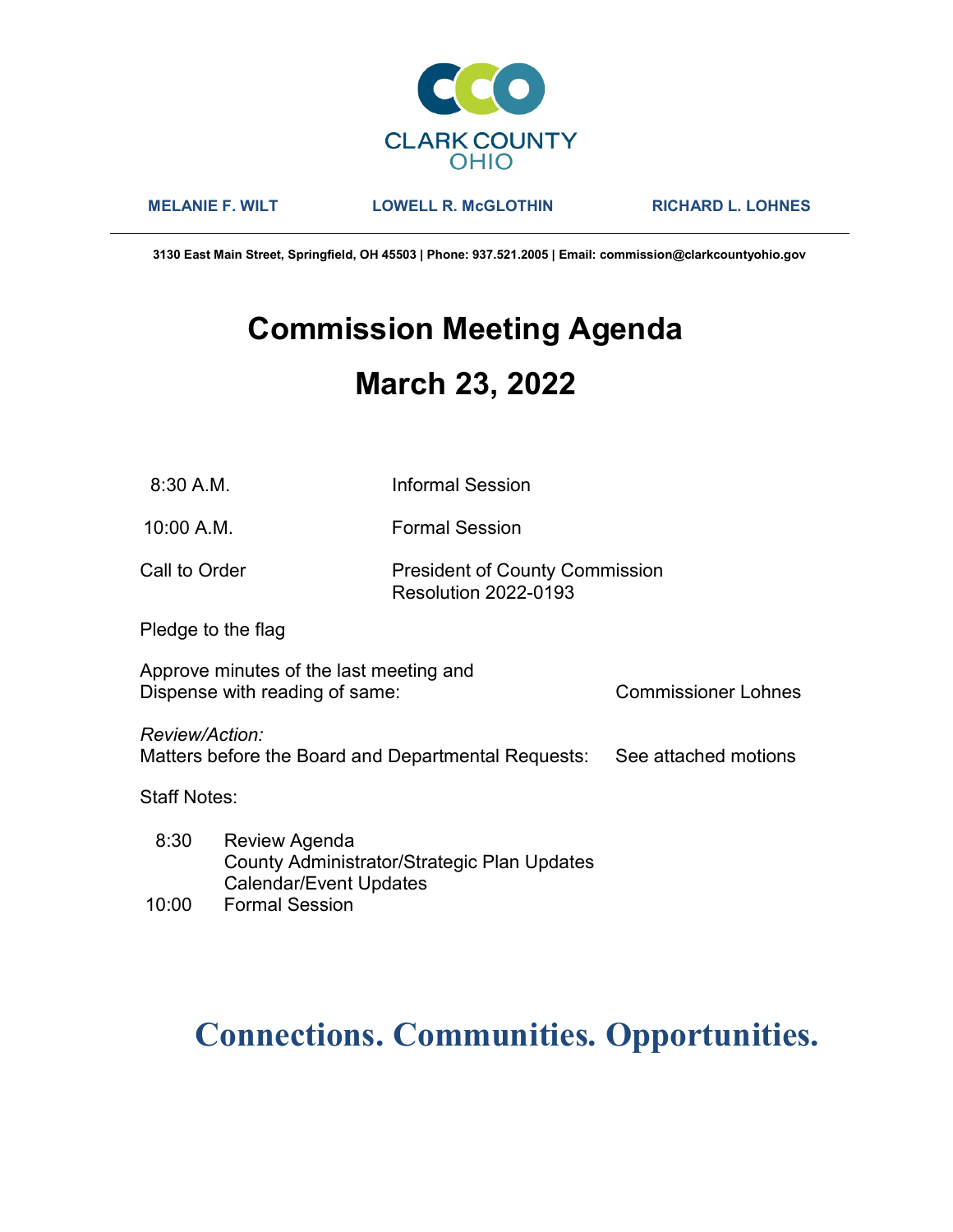Melanie F. Wilt Lowell R. McGlothin Richard L. Lohnes

Resolution 2022-0194 B&GC file

#### Authorize Contract with DC Door Company

Commissioner moved, per the request of the Building and Grounds Director, to authorize a contract with:

| <b>Organization Name:</b>    | DC Door Company                                  |
|------------------------------|--------------------------------------------------|
| <b>Organization Address:</b> | 12000 Old Osborne Road, South Vienna, Ohio 45369 |
| In the amount of:            | Not to exceed \$49,000.00                        |
| <b>Funding Source(s):</b>    | General                                          |
| <b>Purpose:</b>              | General door repairs for County owned buildings  |
| <b>Effective Dates:</b>      | January 1, 2022 through December 31, 2022        |

Further move to authorize the County Administrator to execute the contract and related documents, including the purchase order.

Commissioner seconded the motion and the roll being called for its passage, the vote resulted as follows:

Commissioner Lohnes, Commissioner McGlothin, Commissioner Wilt,

I, Megan Burr, Clerk to the Board of County Commissioners, do hereby certify that the above is a true and correct copy of a motion as recorded in the Journal of the Clark County Commissioners, under the date of March 23, 2022.

Megan Burr, Clerk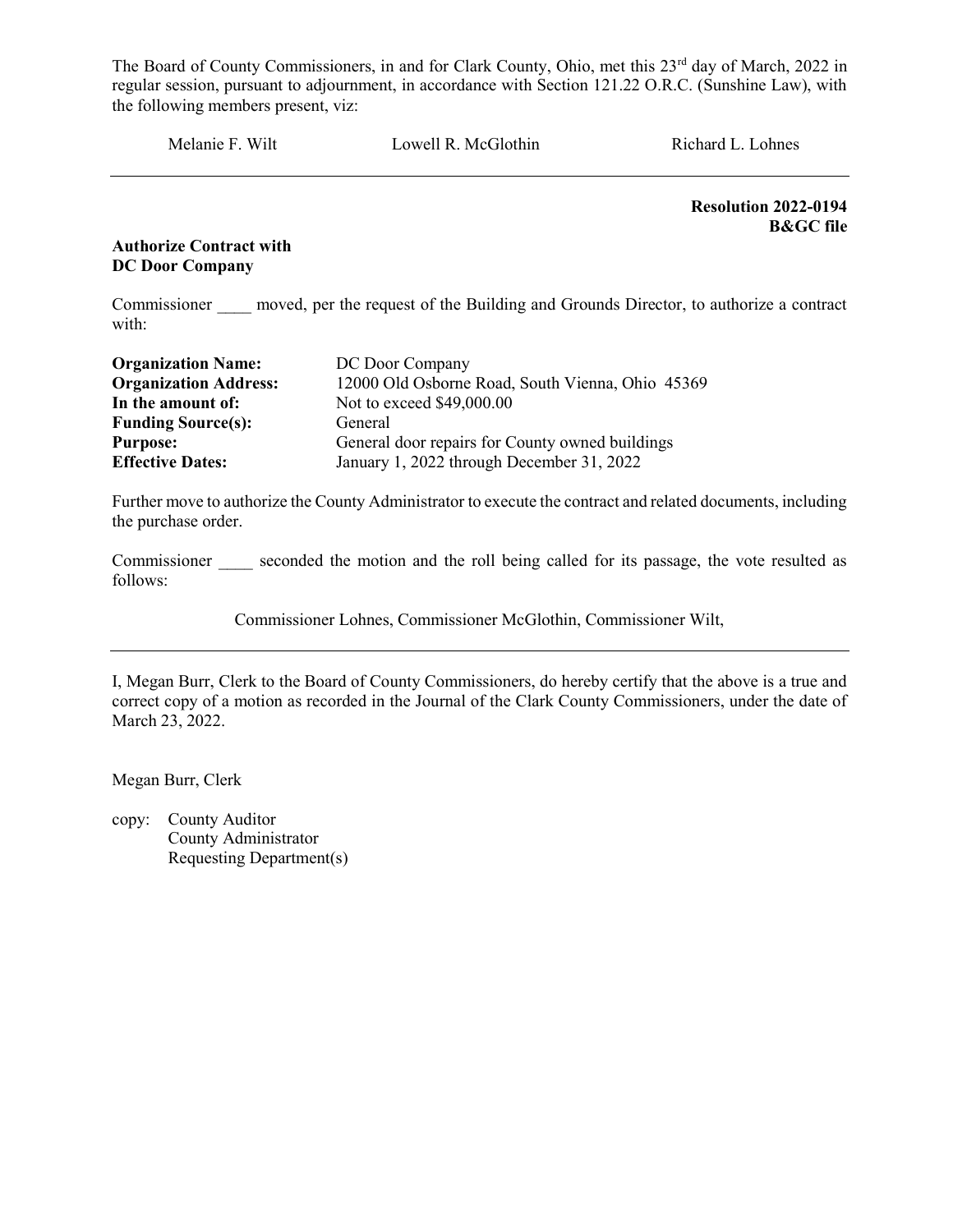Melanie F. Wilt Lowell R. McGlothin Richard L. Lohnes

Resolution 2022-0195 B&GC file

#### Authorize Contract Amendment #2 with Northwestern Ohio Security System, LLC

Commissioner moved, per the request of the County Administrator, to authorize amendment #2 with:

| <b>Organization Name:</b>        | Northwestern Ohio Security Systems, LLC                                       |  |  |  |
|----------------------------------|-------------------------------------------------------------------------------|--|--|--|
| <b>Organization Address:</b>     | 121 East High Street, Lima, Ohio 45801                                        |  |  |  |
| <b>Original Contract Amount:</b> | \$159,793.41                                                                  |  |  |  |
| <b>Previous Change:</b>          | \$10,492.22                                                                   |  |  |  |
| <b>This Change:</b>              | 887.16<br>S                                                                   |  |  |  |
| <b>New Contract Amount</b>       | \$171,172.79                                                                  |  |  |  |
| <b>Funding Source(s):</b>        | Permanent Improvement Fund                                                    |  |  |  |
| <b>Purpose of Amendment:</b>     | To remove two doors of access from the original proposal and add access       |  |  |  |
|                                  | to the call button for the basement elevator at the Municipal Court Building. |  |  |  |
| <b>Original Purpose:</b>         | Update access control doors at Municipal Building & Springview;               |  |  |  |
|                                  | State bid                                                                     |  |  |  |

Further move to authorize the County Administrator to execute the amendment and related documents, including the purchase order.

Commissioner seconded the motion and the roll being called for its passage, the vote resulted as follows:

Commissioner Lohnes, Commissioner McGlothin, Commissioner Wilt,

I, Megan Burr, Clerk to the Board of County Commissioners, do hereby certify that the above is a true and correct copy of a motion as recorded in the Journal of the Clark County Commissioners, under the date of March 23, 2022.

Megan Burr, Clerk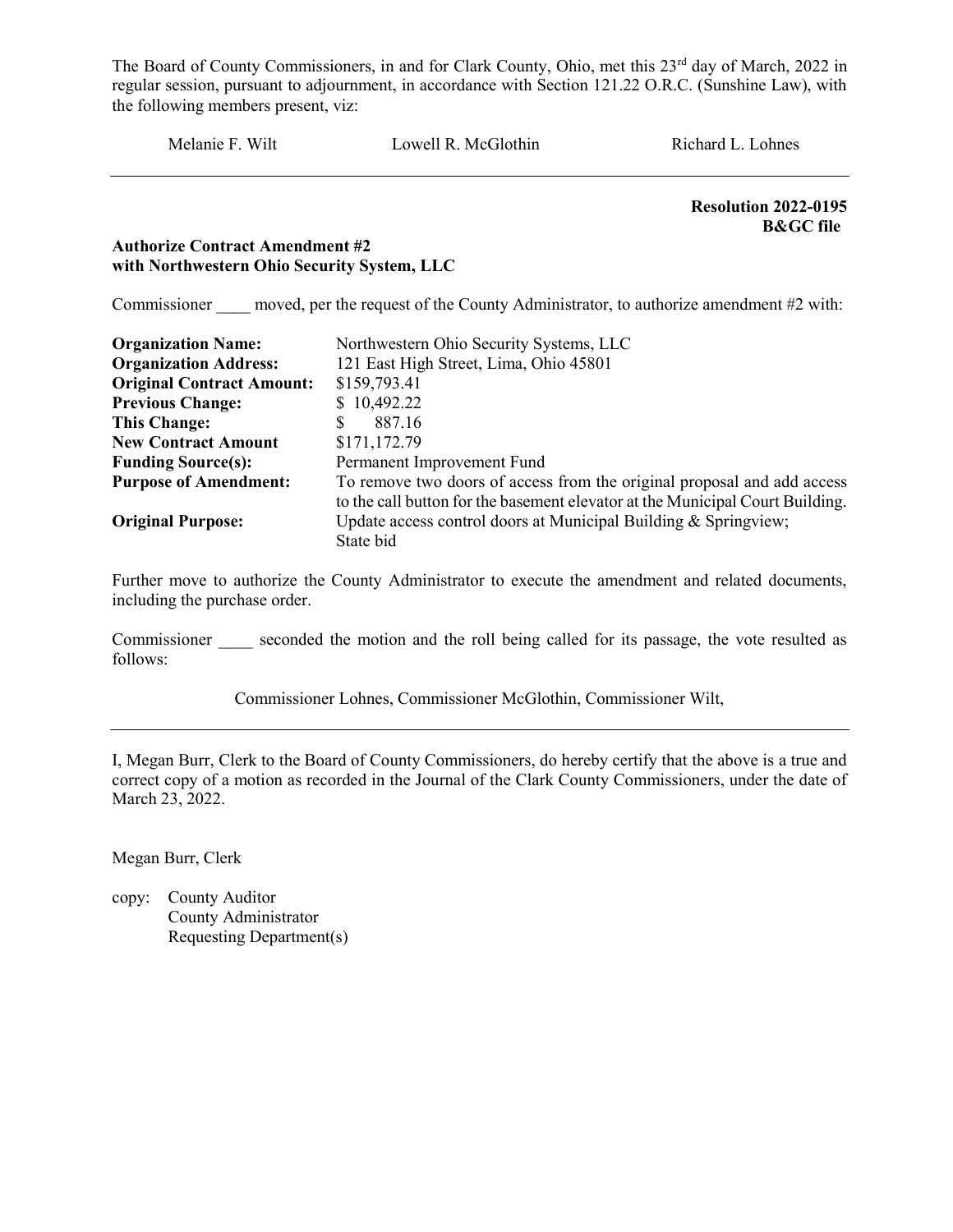Melanie F. Wilt Lowell R. McGlothin Richard L. Lohnes

Resolution 2022-0196 JFSC file

#### Authorize Contract with Clark County Common Pleas Court, Domestic Relations Division

Commissioner moved, per the request of the Department of Job and Family Services Director, to authorize a contract with:

| <b>Organization Name:</b>    | Clark County Common Pleas Court, Domestic Relations Division           |  |  |
|------------------------------|------------------------------------------------------------------------|--|--|
| <b>Organization Address:</b> | 101 North Limestone Street, Springfield, Ohio 45502                    |  |  |
| In the amount of:            | \$118,760.81                                                           |  |  |
| <b>Funding Source(s):</b>    | IV-D Federal Child Support/State Match                                 |  |  |
| <b>Purpose:</b>              | IV-D work by the Magistrate and staff, including Child Support Orders, |  |  |
|                              | Medical Orders, adoption of administrative findings, and other related |  |  |
|                              | work.                                                                  |  |  |
| <b>Effective Dates:</b>      | January 1, 2022 through December 31, 2022                              |  |  |

Further move to authorize the County Administrator to execute the contract and related documents, including the purchase order.

Commissioner seconded the motion and the roll being called for its passage, the vote resulted as follows:

Commissioner Lohnes, Commissioner McGlothin, Commissioner Wilt,

I, Megan Burr, Clerk to the Board of County Commissioners, do hereby certify that the above is a true and correct copy of a motion as recorded in the Journal of the Clark County Commissioners, under the date of March 23, 2022.

Megan Burr, Clerk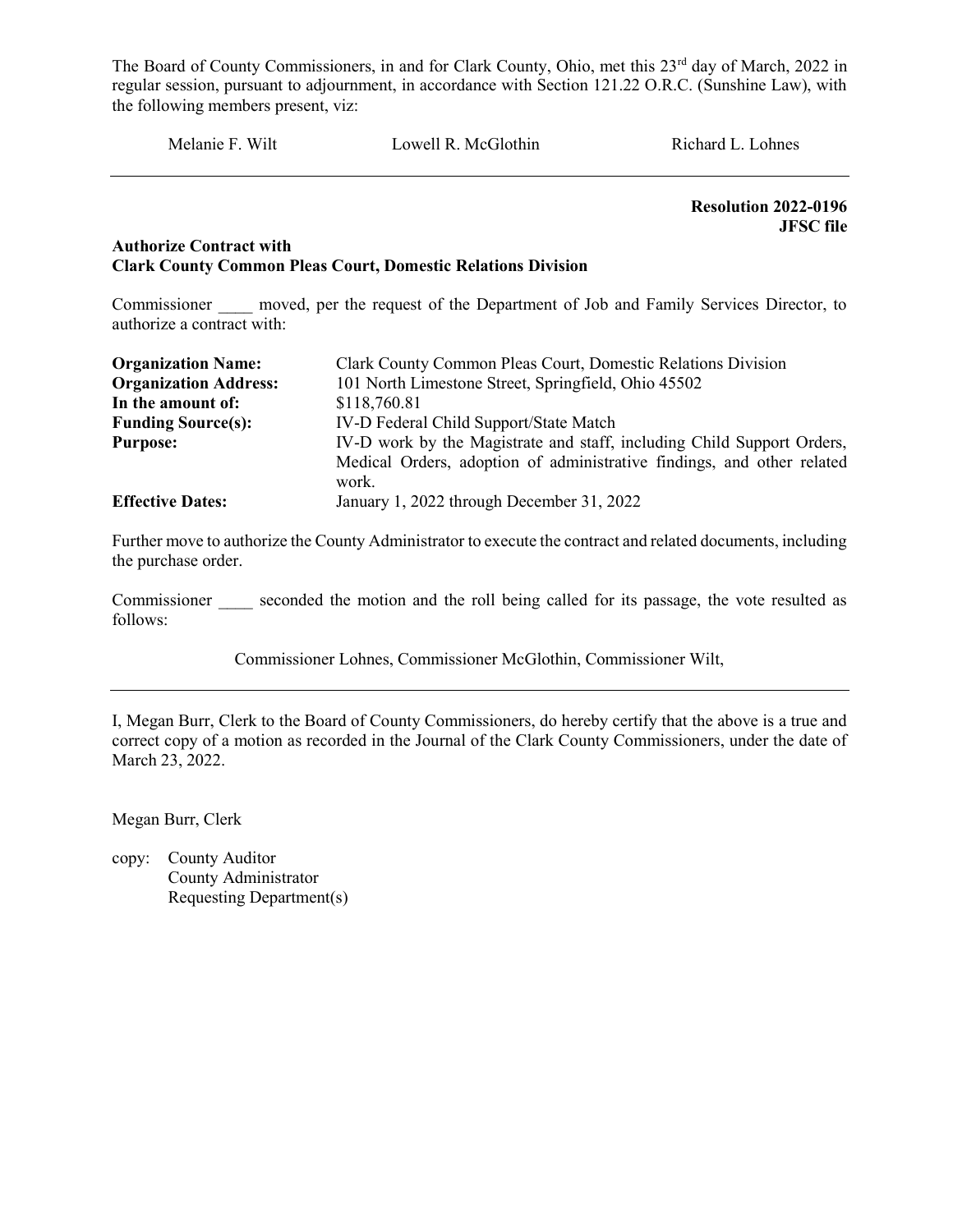Melanie F. Wilt Lowell R. McGlothin Richard L. Lohnes

Resolution 2022-0197 JFSC file

#### Authorize Contract with Clark County Common Pleas Court, Juvenile Division

Commissioner moved, per the request of the Department of Job and Family Services Director, to authorize a contract with:

| <b>Organization Name:</b>    | Clark County Common Pleas Court, Juvenile Division                          |  |  |
|------------------------------|-----------------------------------------------------------------------------|--|--|
| <b>Organization Address:</b> | 101 East Columbia Street, Springfield, Ohio 45502                           |  |  |
| In the amount of:            | \$269,840.35                                                                |  |  |
| <b>Funding Source(s):</b>    | IV-D Federal Child Support/State Match                                      |  |  |
| <b>Purpose:</b>              | Services that provide for the implementation and adjudication of IV-D child |  |  |
|                              | support cases.                                                              |  |  |
| <b>Effective Dates:</b>      | January 1, 2022 through December 31, 2022                                   |  |  |

Further move to authorize the County Administrator to execute the contract and related documents, including the purchase order.

Commissioner seconded the motion and the roll being called for its passage, the vote resulted as follows:

Commissioner Lohnes, Commissioner McGlothin, Commissioner Wilt,

I, Megan Burr, Clerk to the Board of County Commissioners, do hereby certify that the above is a true and correct copy of a motion as recorded in the Journal of the Clark County Commissioners, under the date of March 23, 2022.

Megan Burr, Clerk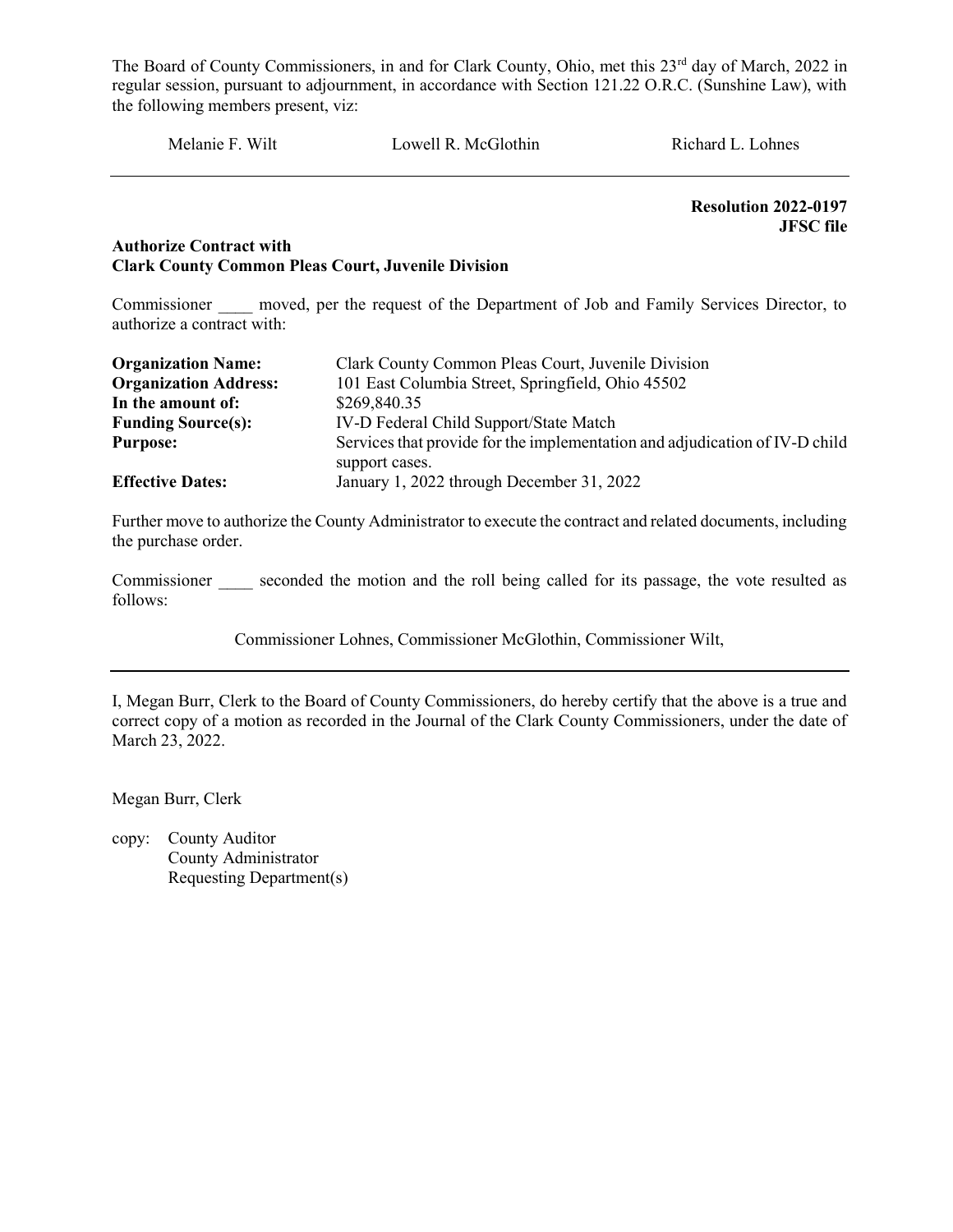Melanie F. Wilt Lowell R. McGlothin Richard L. Lohnes

Resolution 2022-0198 JFSC file

#### Authorize Contract with Clerk of Courts, Clark County Common Pleas Court

Commissioner moved, per the request of the Department of Job and Family Services Director, to authorize a contract with:

| <b>Organization Name:</b>    | Clerk of Courts, Clark County Common Pleas Court    |  |  |
|------------------------------|-----------------------------------------------------|--|--|
| <b>Organization Address:</b> | 101 North Limestone Street, Springfield, Ohio 45502 |  |  |
| In the amount of:            | \$79,402.71                                         |  |  |
| <b>Funding Source(s):</b>    | IV-D Federal Child Support/State Match              |  |  |
| <b>Purpose:</b>              | IV-D Clerk of Court Filing Services                 |  |  |
| <b>Effective Dates:</b>      | January 1, 2022 through December 31, 2022           |  |  |

Further move to authorize the County Administrator to execute the contract and related documents, including the purchase order.

Commissioner seconded the motion and the roll being called for its passage, the vote resulted as follows:

Commissioner Lohnes, Commissioner McGlothin, Commissioner Wilt,

I, Megan Burr, Clerk to the Board of County Commissioners, do hereby certify that the above is a true and correct copy of a motion as recorded in the Journal of the Clark County Commissioners, under the date of March 23, 2022.

Megan Burr, Clerk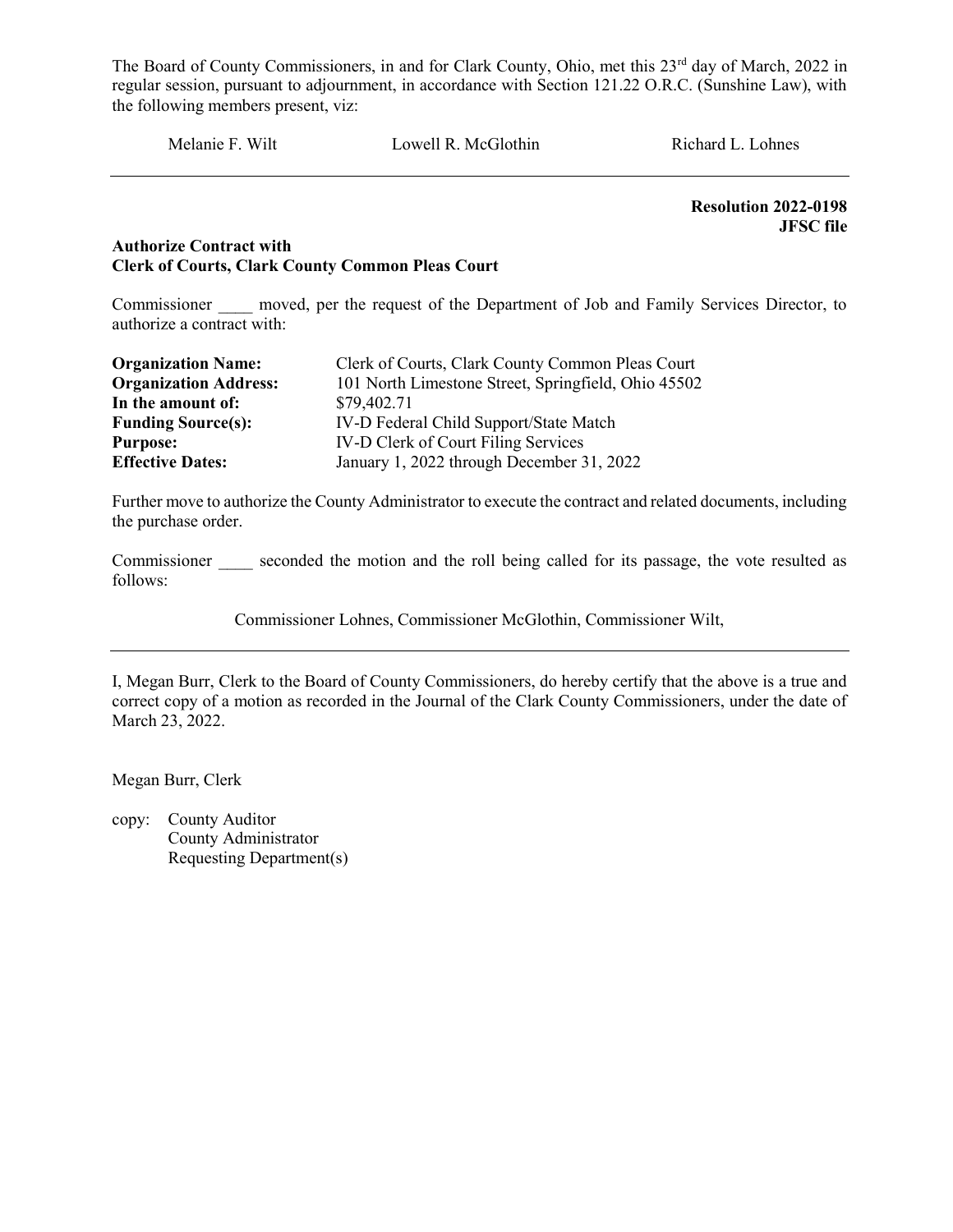Melanie F. Wilt Lowell R. McGlothin Richard L. Lohnes

Resolution 2022-0199 JFSC file

Authorize Contract with Clark County Sheriff

Commissioner moved, per the request of the Department of Job and Family Services Director, to authorize a contract with:

| <b>Organization Name:</b>    | Clark County Sheriff                                               |  |  |
|------------------------------|--------------------------------------------------------------------|--|--|
| <b>Organization Address:</b> | 120 North Fountain Avenue, Springfield, Ohio 45502                 |  |  |
| In the amount of:            | \$119,448.87                                                       |  |  |
| <b>Funding Source(s):</b>    | <b>Shared Administrative Dollars</b>                               |  |  |
| <b>Purpose:</b>              | Purchase of security services for the Department of Job and Family |  |  |
|                              | Services campus                                                    |  |  |
| <b>Effective Dates:</b>      | April 1, 2022 through March 31, 2023                               |  |  |

Further move to authorize the County Administrator to execute the contract and related documents, including the purchase order.

Commissioner seconded the motion and the roll being called for its passage, the vote resulted as follows:

Commissioner Lohnes, Commissioner McGlothin, Commissioner Wilt,

I, Megan Burr, Clerk to the Board of County Commissioners, do hereby certify that the above is a true and correct copy of a motion as recorded in the Journal of the Clark County Commissioners, under the date of March 23, 2022.

Megan Burr, Clerk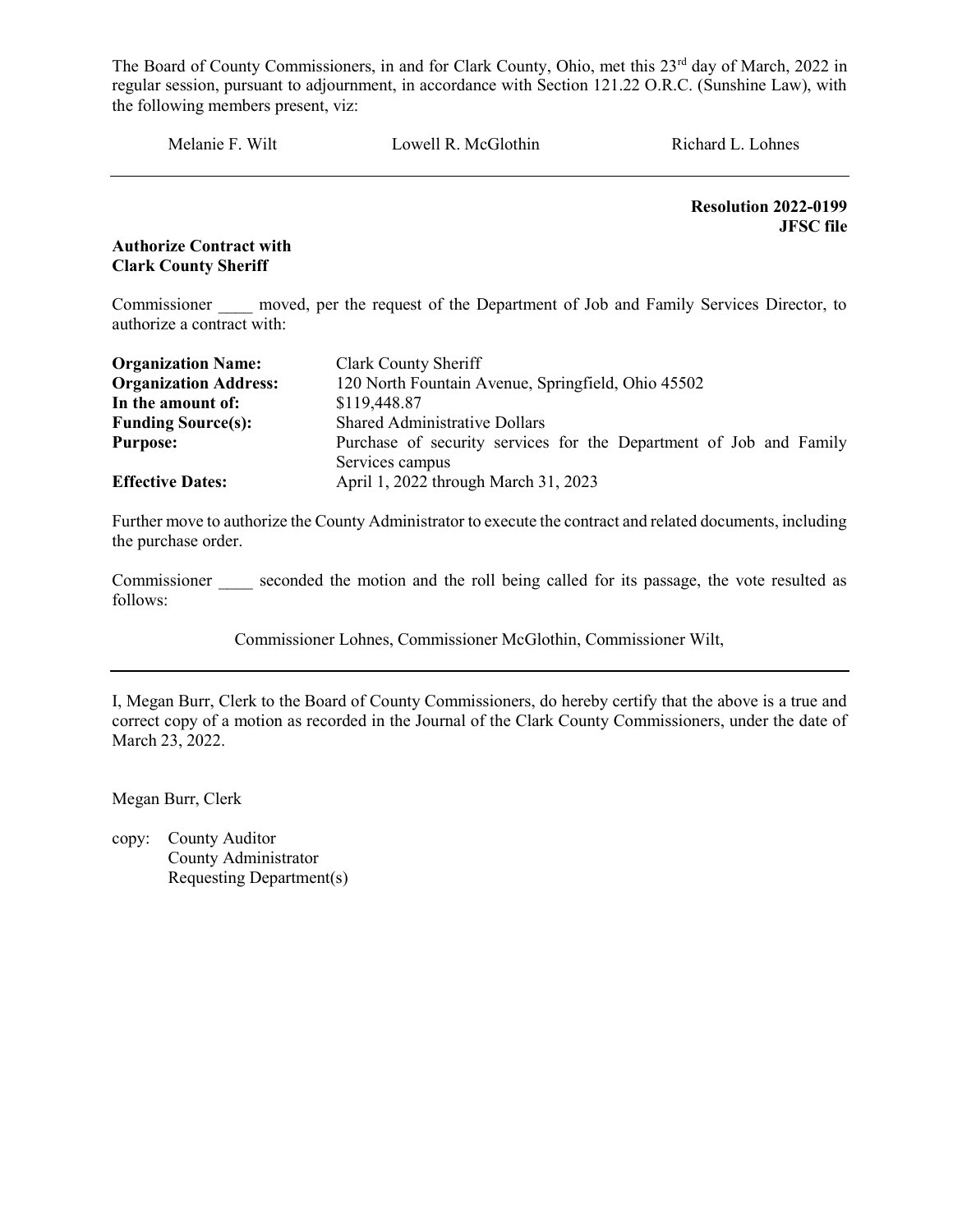Melanie F. Wilt Lowell R. McGlothin Richard L. Lohnes

 Resolution 2022-0200 JFSC file

#### Authorize Contract Amendment #1 with Miami Valley Child Development Center Inc.

Commissioner \_\_\_\_ moved, per the request of the Job and Family Services Director, to authorize contract amendment #1 with:

| <b>Organization Name:</b>        | Miami Valley Child Development Center, Inc.                                  |  |  |  |
|----------------------------------|------------------------------------------------------------------------------|--|--|--|
| <b>Organization Address:</b>     | 215 Horace Street, Dayton, Ohio 45402                                        |  |  |  |
| <b>Amendment Amount:</b>         | \$37,200.00                                                                  |  |  |  |
| <b>New Contract Amount:</b>      | \$74,400.00                                                                  |  |  |  |
| <b>Funding Source(s):</b>        | Local Children Services Levy                                                 |  |  |  |
| <b>Purpose of Amendment:</b>     | To extend the contract term and value                                        |  |  |  |
| <b>Purpose of Contract:</b>      | Provide Early Head Start Program Services to up to eight (8) children in the |  |  |  |
|                                  | Family and Children Services caseload                                        |  |  |  |
| <b>Amendment Effective Date:</b> | July 1, 2022                                                                 |  |  |  |
| <b>Original Effective Date:</b>  | July 1, 2021                                                                 |  |  |  |

Further move to authorize the County Administrator to execute the contract amendment and related documents, including the purchase order.

Commissioner seconded the motion and the roll being called for its passage, the vote resulted as follows:

Commissioner Lohnes, Commissioner McGlothin, Commissioner Wilt,

I, Megan Burr, Clerk to the Board of County Commissioners, do hereby certify that the above is a true and correct copy of a motion as recorded in the Journal of the Clark County Commissioners, under the date of March 23, 2022.

Megan Burr, Clerk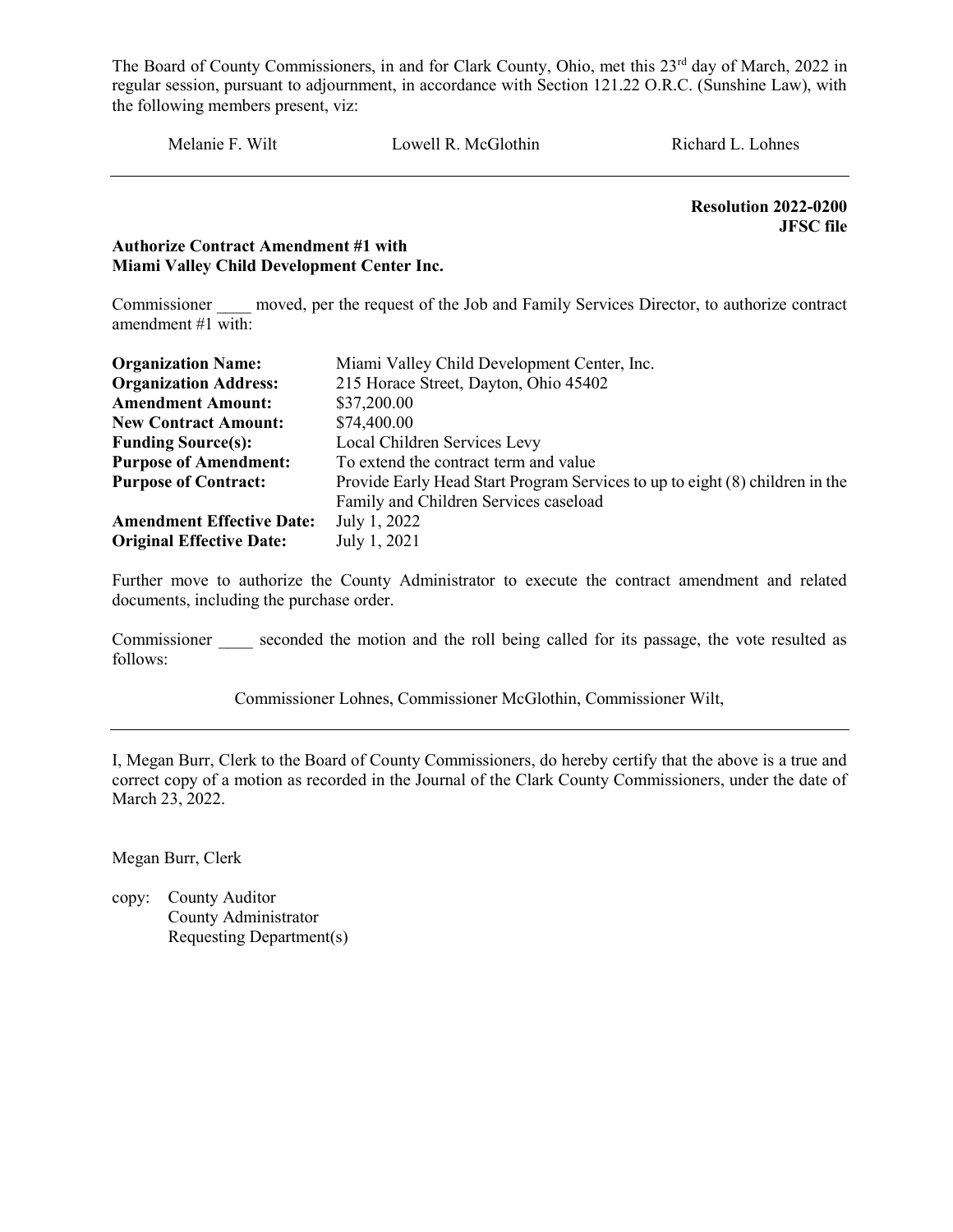Melanie F. Wilt Lowell R. McGlothin Richard L. Lohnes

Resolution 2022-0201 JFSC file

#### Authorize Contract with Rumpke Waste & Recycling

Commissioner moved, per the request of the Department of Job and Family Services Director, to authorize a contract with:

| <b>Organization Name:</b>    | Rumpke Waste & Recycling                                              |  |  |
|------------------------------|-----------------------------------------------------------------------|--|--|
| <b>Organization Address:</b> | 1932 East Monument Avenue, Dayton, Ohio 45402                         |  |  |
| In the amount of:            | Not to exceed \$12,000.00 (\$4,000.00 per year)                       |  |  |
| <b>Funding Source(s):</b>    | <b>Shared Administrative Dollars</b>                                  |  |  |
| <b>Purpose:</b>              | To provide twice weekly trash removal and bi-weekly cardboard removal |  |  |
|                              | from Department's main campus                                         |  |  |
| <b>Effective Dates:</b>      | April 1, 2022 through March 31, 2025                                  |  |  |

Further move to authorize the County Administrator to execute the contract and related documents, including the purchase order.

Commissioner seconded the motion and the roll being called for its passage, the vote resulted as follows:

Commissioner Lohnes, Commissioner McGlothin, Commissioner Wilt,

I, Megan Burr, Clerk to the Board of County Commissioners, do hereby certify that the above is a true and correct copy of a motion as recorded in the Journal of the Clark County Commissioners, under the date of March 23, 2022.

Megan Burr, Clerk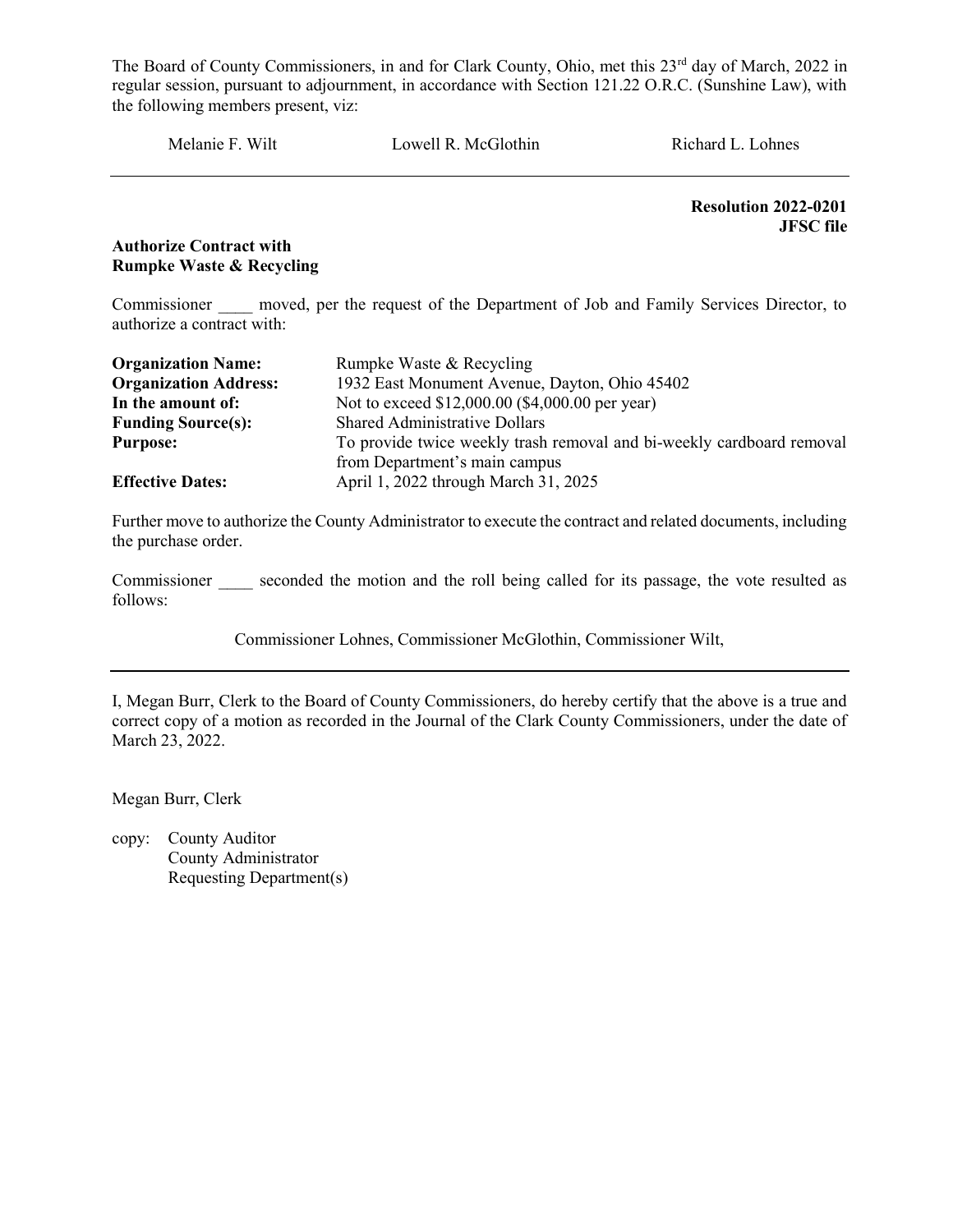Melanie F. Wilt Cowell R. McGlothin Richard L. Lohnes

Resolution 2022-0202 ENGC file

#### Authorize Road Maintenance Agreement Between The Melvin Stone Company, LLC, the Clark County Engineer, and the Board of County Commissioners of Clark County, Ohio

Commissioner moved, per the request of County Engineer, to authorize the following road maintenance agreement:

| <b>Agreement between:</b> | The Melvin Stone Company, LLC, the Clark County Engineer, and the Board of |
|---------------------------|----------------------------------------------------------------------------|
|                           | County Commissioners of Clark County, Ohio                                 |
| <b>Purpose:</b>           | <b>Tremont City Road Maintenance Agreement</b>                             |
| <b>Effective Dates:</b>   | March 23, 2022 until Intent to Terminate notice is provided                |

Further move to authorize the County Administrator to execute the agreement and related documents.

Commissioner seconded the motion and the roll being called for its passage, the vote resulted as follows:

Commissioner Lohnes, Commissioner McGlothin, Commissioner Wilt,

I, Megan Burr, Clerk to the Board of County Commissioners, do hereby certify that the above is a true and correct copy of a motion as recorded in the Journal of the Clark County Commissioners, under the date of March 23, 2022.

Megan Burr, Clerk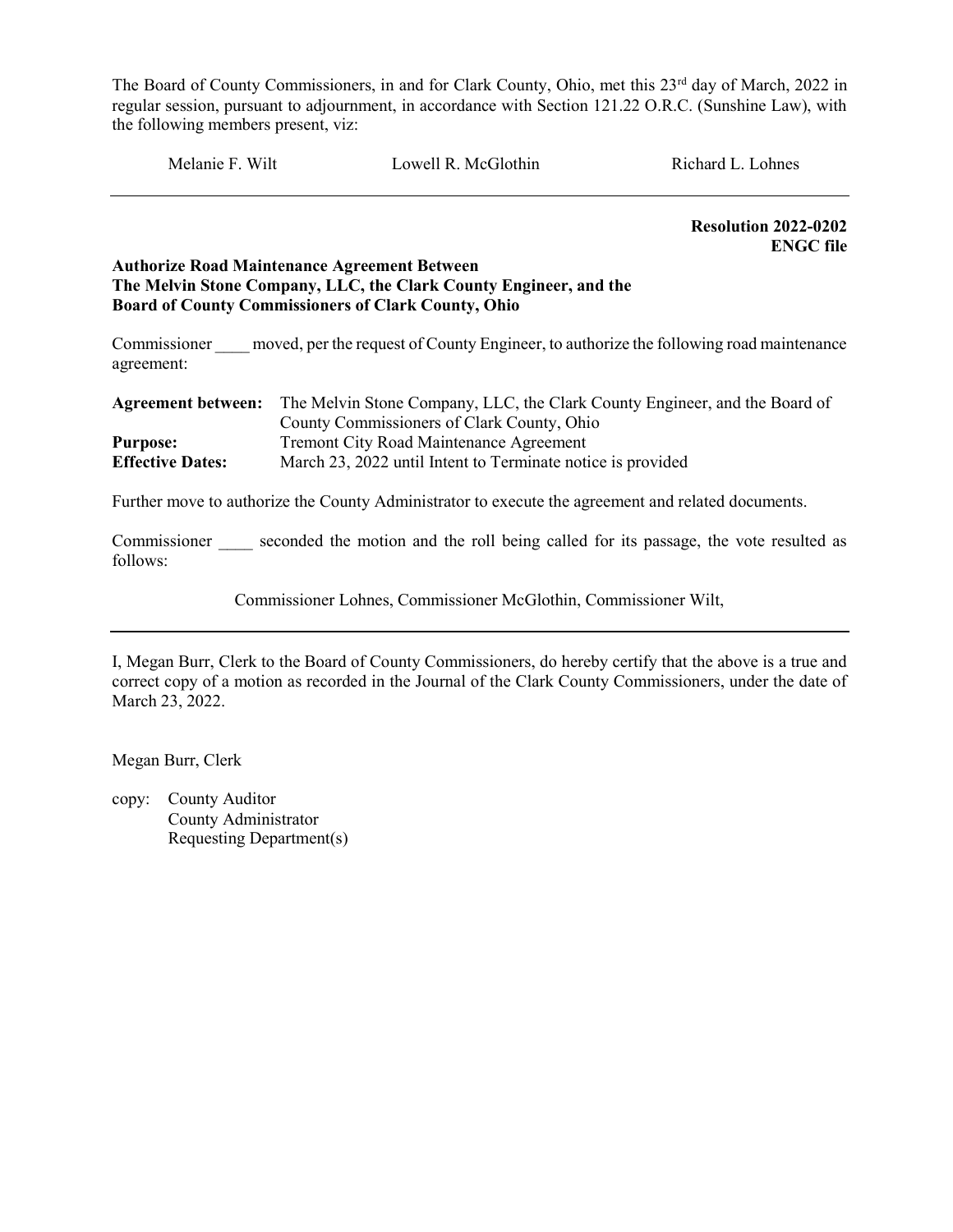Melanie F. Wilt Lowell R. McGlothin Richard L. Lohnes

Resolution 2022-0203 ENGB file

#### Instruct Clerk to Advertise for Bids to Furnish and Install Steel Beam Bridge Superstructure for Detrick Jordan Pike Bridge No. 60 & Newlove Road Bridge No. 834

Commissioner moved, per the request of the County Engineer, to instruct the Commission Clerk to advertise for bids to Furnish and Install Steel Beam Bridge Superstructure for Detrick Jordan Pike Bridge No. 60 & Newlove Road Bridge No. 834. Said bids will be opened in public session on Thursday, April 21, 2022, at approximately 10 a.m., 3rd Floor, Springview Government Center, 3130 East Main Street, Springfield, Ohio 45503. It is noted that bids are due in the County Commission Office at the above address no later than 10 a.m. on Thursday, April 21, 2022.

Commissioner seconded the motion and the roll being called for its passage, the vote resulted as follows:

Commissioner Lohnes, Commissioner McGlothin, Commissioner Wilt,

I, Megan Burr, Clerk to the Board of County Commissioners, do hereby certify that the above is a true and correct copy of a motion as recorded in the Journal of the Clark County Commissioners, under the date of March 23, 2022.

Megan Burr, Clerk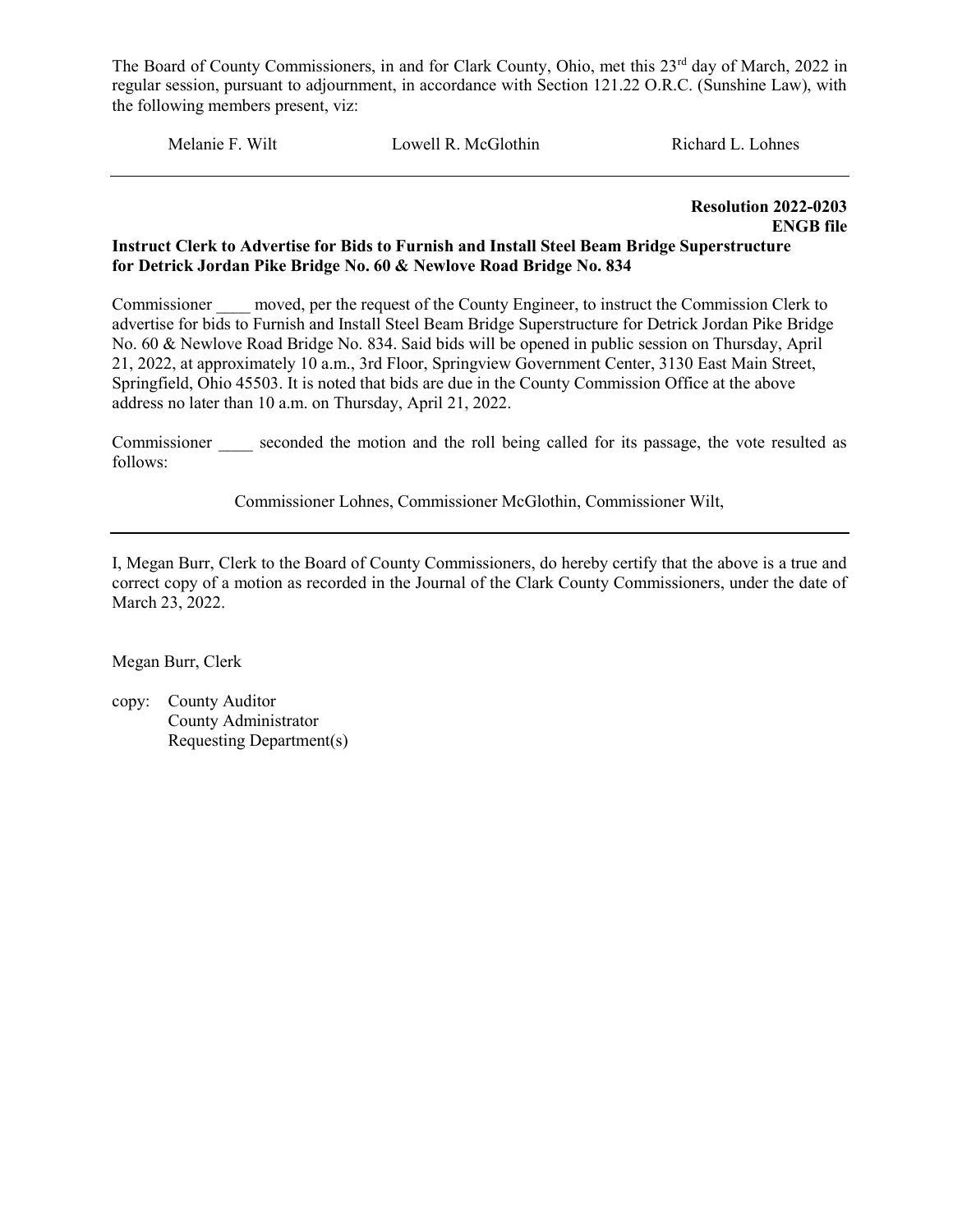Melanie F. Wilt Lowell R. McGlothin Richard L. Lohnes

Resolution 2022-0204 ENGB file

#### Instruct Clerk to Advertise for Bids for 2022 Pavement Marking Contract

Commissioner \_\_\_\_ moved, per the request of the County Engineer, to instruct the Commission Clerk to advertise for bids for the 2022 Pavement Marking Contract. Said bids will be opened in public session on April 14, 2022, at approximately 10:00 a.m., 3<sup>rd</sup> Floor, County Office, 3130 East Main Street, Springfield, Ohio 45503. It is noted that bids are due in the County Commission office at the above address no later than 10:00 a.m. on April 14, 2022.

Commissioner seconded the motion and the roll being called for its passage, the vote resulted as follows:

Commissioner Lohnes, Commissioner McGlothin, Commissioner Wilt,

I, Megan Burr, Clerk to the Board of County Commissioners, do hereby certify that the above is a true and correct copy of a motion as recorded in the Journal of the Clark County Commissioners, under the date of March 23, 2022.

Megan Burr, Clerk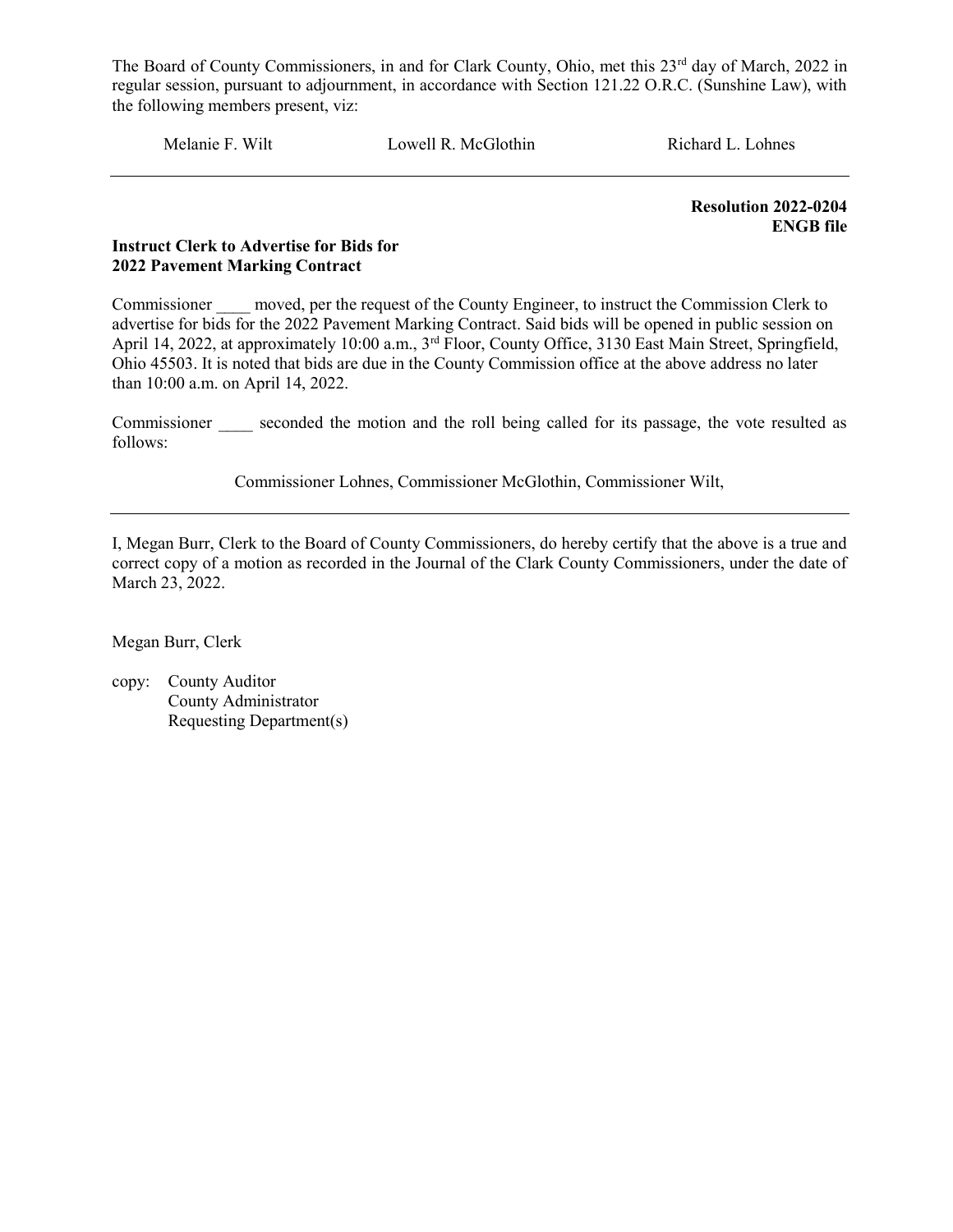Melanie F. Wilt Lowell R. McGlothin Richard L. Lohnes

Resolution 2022-0205 POL file

#### Update Personnel Policy Manual

Commissioner moved upon the recommendation of the County Administrator, per the request of the Assistant County Administrator/HR Director, to authorize an update to the following Sections of the Personnel Policy Manual:

|            | Section 5-H County Medical and Dental Insurance Coverage    |
|------------|-------------------------------------------------------------|
| Chapter 12 | Additional Provision(s) Applicable Only to CCDJFS Employees |

Commissioner seconded the motion and the roll being called for its passage, the vote resulted as follows:

Commissioner Lohnes, Commissioner McGlothin, Commissioner Wilt,

I, Megan Burr, Clerk to the Board of County Commissioners, do hereby certify that the above is a true and correct copy of a motion as recorded in the Journal of the Clark County Commissioners, under the date of March 23, 2022.

Megan Burr, Clerk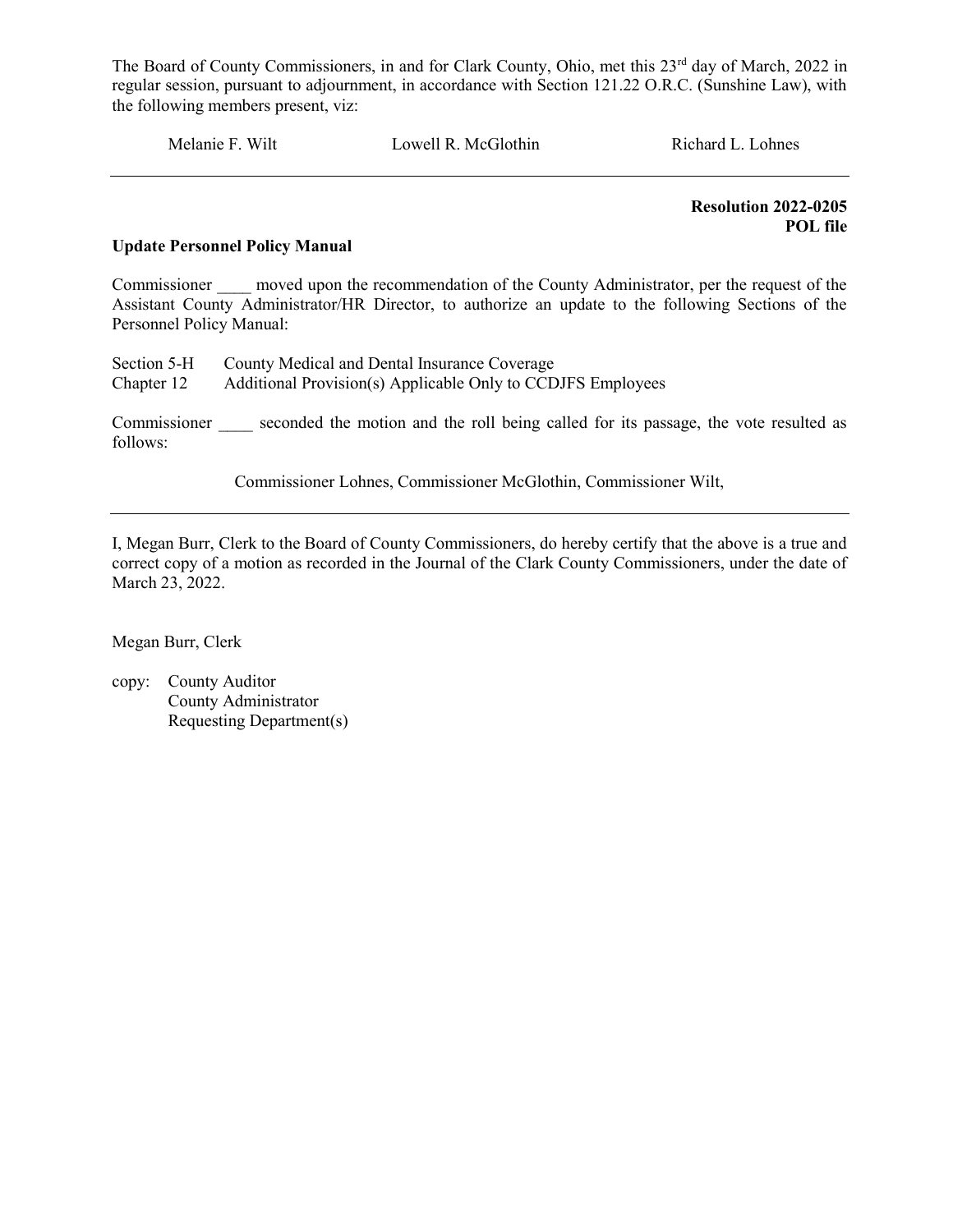Melanie F. Wilt Lowell R. McGlothin Richard L. Lohnes

Resolution 2022-0206 FINA file

#### Authorize Amended Certificate #4 and Appropriate Funds

Commissioner moved, upon the recommendation of the County Administrator, to authorize Amended Certificate #4 and appropriate funds.

| <b>Fund</b>                    | Department          | Account                   | Amount       |
|--------------------------------|---------------------|---------------------------|--------------|
|                                |                     |                           |              |
| <b>CDBG</b> (2920)             | <b>COMM DEVELOP</b> | <b>PERS &amp; FRINGES</b> | \$46,000.00  |
| <b>CDBG</b> (2920)             | <b>COMM DEVELOP</b> | <b>OPERATING EXP</b>      | \$505,500.00 |
| <b>CDBG</b> (2920)             | <b>COMM DEVELOP</b> | <b>ADVANCE OUT</b>        | \$10,000.00  |
| <b>WEST CENTRAL CCF (8373)</b> | <b>WCCCF</b>        | <b>PERS &amp; FRINGES</b> | \$44,850.00  |
| <b>WEST CENTRAL CCF (8373)</b> | <b>WCCCF</b>        | <b>OPERATING EXP</b>      | \$28,250.00  |
| <b>WEST CENTRAL CCF (8373)</b> | <b>WCCCF</b>        | <b>CAPITAL ASSETS</b>     | \$1,900.00   |
|                                |                     | TOTAL                     | \$636,500.00 |

Commissioner seconded the motion and the roll being called for its passage, the vote resulted as follows:

Commissioner Lohnes, Commissioner McGlothin, Commissioner Wilt,

I, Megan Burr, Clerk to the Board of County Commissioners, do hereby certify that the above is a true and correct copy of a motion as recorded in the Journal of the Clark County Commissioners, under the date of March 23, 2022.

Megan Burr, Clerk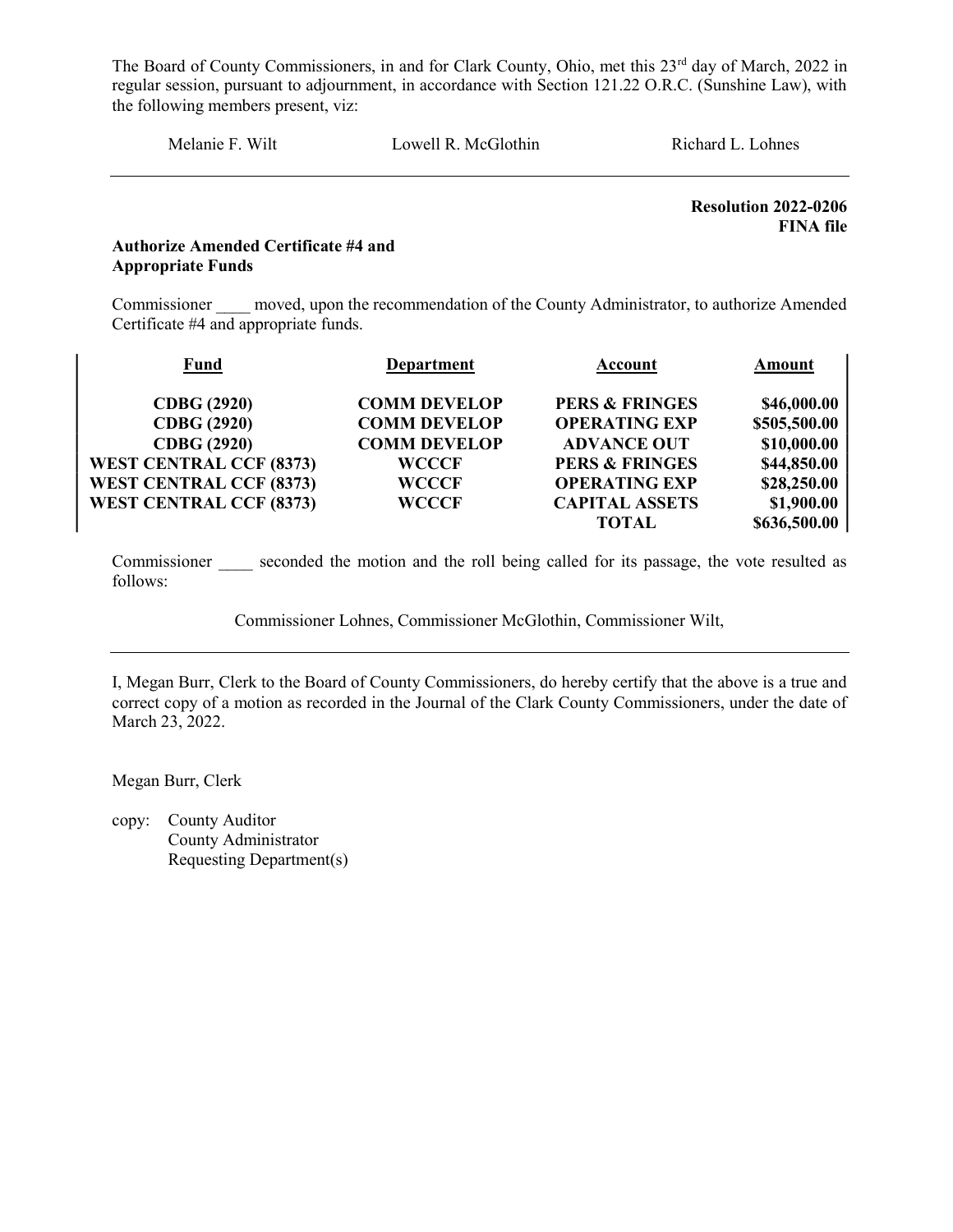| Melanie F. Wilt | Lowell R. McGlothin | Richard L. Lohnes |
|-----------------|---------------------|-------------------|
|                 |                     |                   |

 Resolution 2022-0207 FINT file

#### Approve Issuance of Warrants for Then and Now(s)

Commissioner moved, upon the recommendation of the County Administrator, to approve the issuance of warrants for then and now(s) are as follows:

| <b>P.O. Number</b> Fund |                                        | Vendor                                                                     | Date Purchase Amount |           |
|-------------------------|----------------------------------------|----------------------------------------------------------------------------|----------------------|-----------|
|                         | 220023227 General (Dog Warden) Ziebart |                                                                            | 3/1/22               | \$ 514.99 |
|                         |                                        | Reason: Invoice just received from Rhino linings for Dog Warden new truck. |                      |           |

| 220023180                                                                                             |  | General (IS Dept.) Emery Communications | 1/26/22 |  | \$29,836.57 |
|-------------------------------------------------------------------------------------------------------|--|-----------------------------------------|---------|--|-------------|
| Reason: Purchase order was not entered prior to invoice being received for copier base lease billing. |  |                                         |         |  |             |
|                                                                                                       |  |                                         |         |  |             |
| 220023267                                                                                             |  | Dog & Kennel InfoUSA Marketing          | 1/8/22  |  | \$ 322.40   |
| Reason: Did not have a reserve. Annual city directory.                                                |  |                                         |         |  |             |

Commissioner seconded the motion and the roll being called for its passage, the vote resulted as follows:

Commissioner Lohnes, Commissioner McGlothin, Commissioner Wilt,

I, Megan Burr, Clerk to the Board of County Commissioners, do hereby certify that the above is a true and correct copy of a motion as recorded in the Journal of the Clark County Commissioners, under the date of March 23, 2022.

Megan Burr, Clerk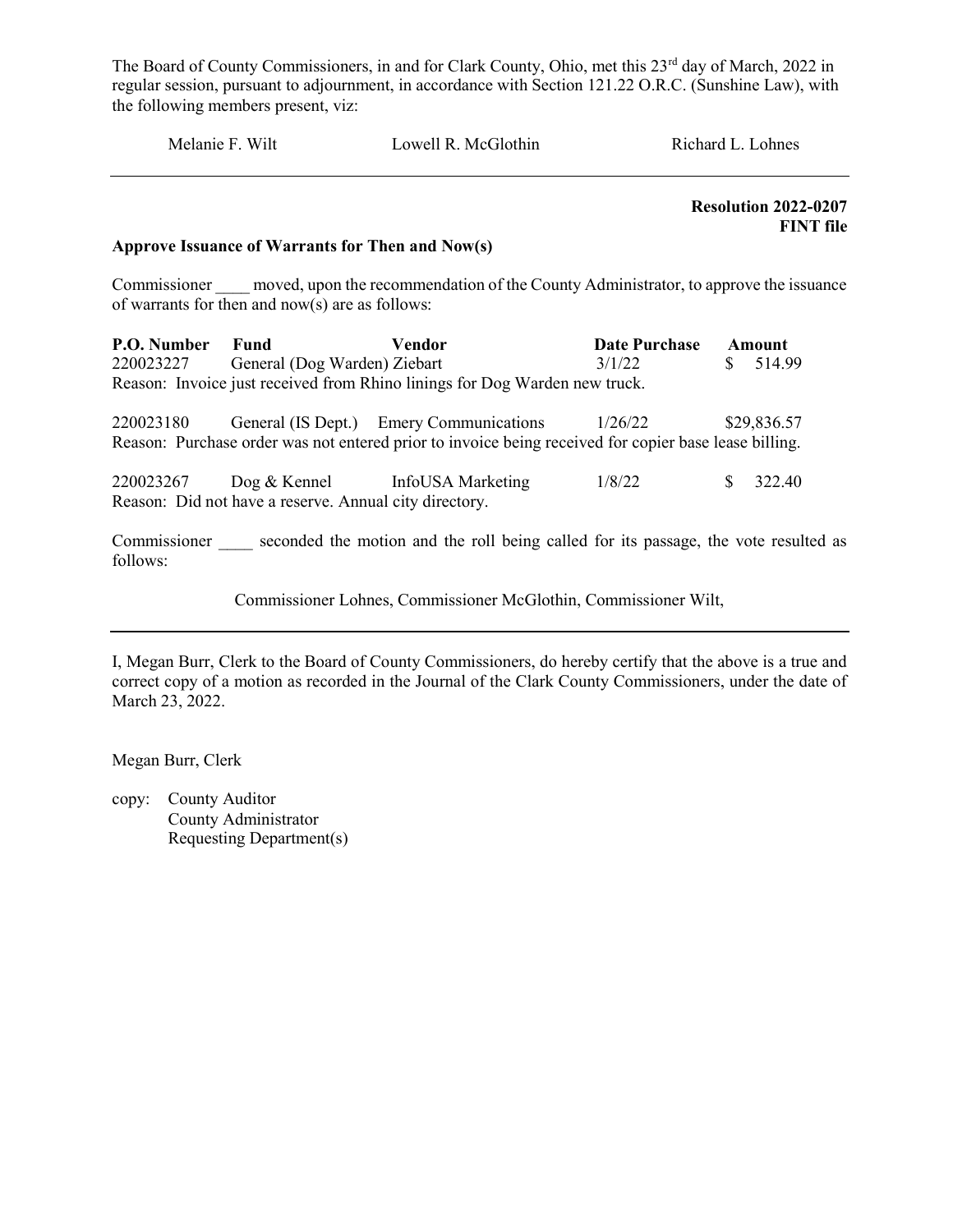Melanie F. Wilt Lowell R. McGlothin Richard L. Lohnes

 Resolution 2022-0208 TRAV file

#### Approve Travel/Expense Allowance

Commissioner moved, per request of the following Department Director(s) or Elected Official(s), to approve the following travel allowances:

| Dept.      | <b>Name</b>          | <b>Purpose</b>                  | <b>Place</b> | Date                             | Cost     |
|------------|----------------------|---------------------------------|--------------|----------------------------------|----------|
| <b>EMA</b> | M. Clements-Pitstick | Solar Eclipses Workshop Virtual |              | 4/8-9/22                         | \$ 20.00 |
| Com. Pleas | J. Pierce            | 2022 Annual Court               |              | Columbus, OH 3/25-27/22 \$613.49 |          |
|            |                      | <b>Reports Conference</b>       |              |                                  |          |

Further move reimbursements shall comply with all requirements of the Travel Policy as adopted in the Personnel Manual.

Commissioner seconded the motion and the roll being called for its passage, the vote resulted as follows:

Commissioner Lohnes, Commissioner McGlothin, Commissioner Wilt,

I, Megan Burr, Clerk to the Board of County Commissioners, do hereby certify that the above is a true and correct copy of a motion as recorded in the Journal of the Clark County Commissioners, under the date of March 23, 2022.

Megan Burr, Clerk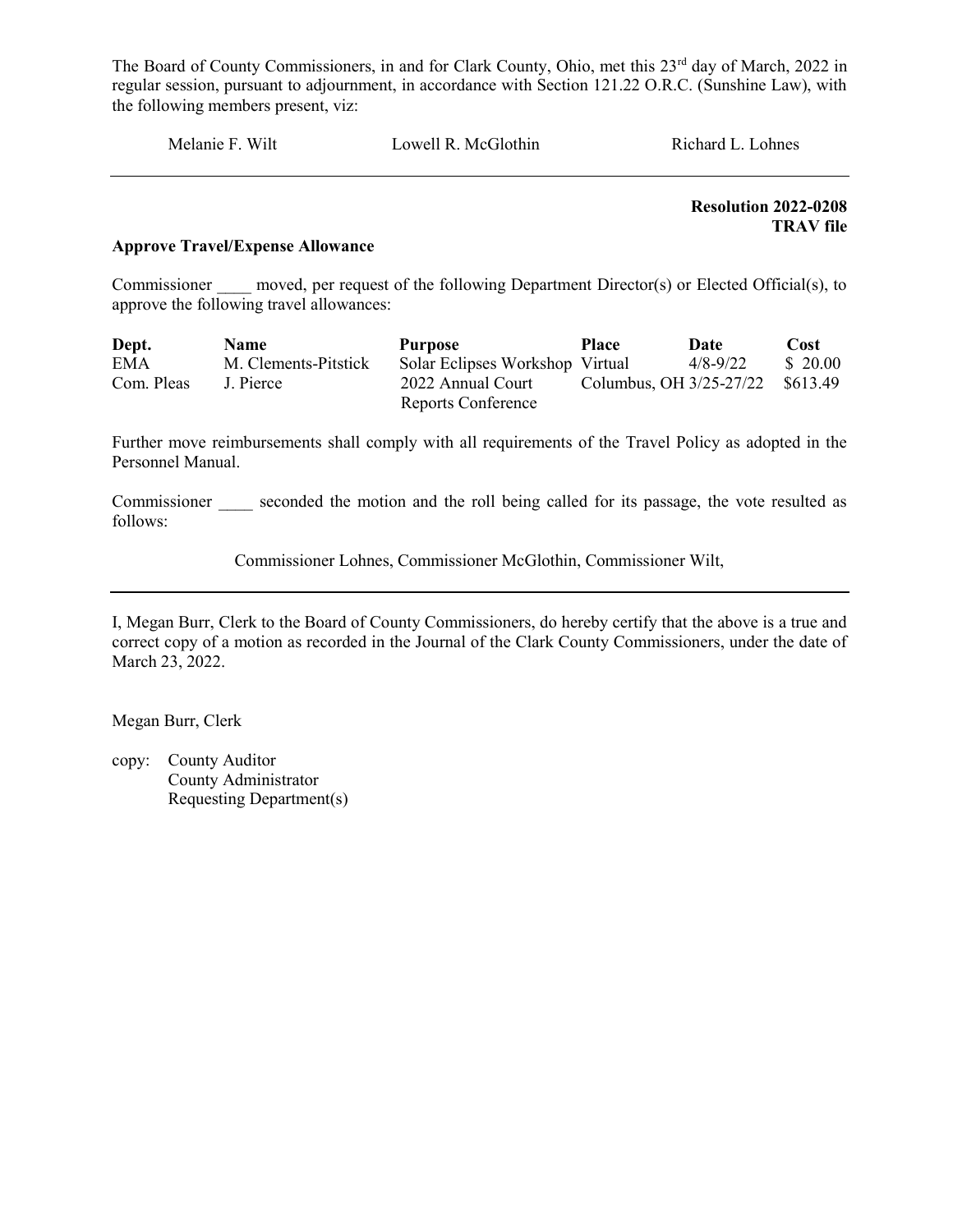Melanie F. Wilt Lowell R. McGlothin Richard L. Lohnes

 Resolution 2022-0209 ZBTH file

#### Set Date and Time for Public Hearing for Rezoning Case Z-2022-02 filed by Richard Deering

Commissioner \_\_\_\_ moved, per the certification and recommendation of the Clark County Rural Zoning Commission, to set 10:00 a.m., Wednesday, April 13, 2022, in the Commissioners Chambers, Room 151 at the Springview Government Center, 3130 East Main Street, Springfield, Ohio as the date and time for a public hearing to rezone property located in Bethel Township being 2 acres west of 6001 Lower Valley Pike, Parcel #010-06-00032-000-076, to rezone property from B-3 (General Business District) to B-4 (Heavy Business District), for a larger rental storage warehouse.

Commissioner seconded the motion and the roll being called for its passage, the vote resulted as follows:

Commissioner Lohnes, Commissioner McGlothin, Commissioner Wilt,

I, Megan Burr, Clerk to the Board of County Commissioners, do hereby certify that the above is a true and correct copy of a motion as recorded in the Journal of the Clark County Commissioners, under the date of March 23, 2022.

Megan Burr, Clerk

copy: County Auditor County Administrator Requesting Department Surrounding Property Owners Township Trustees Applicant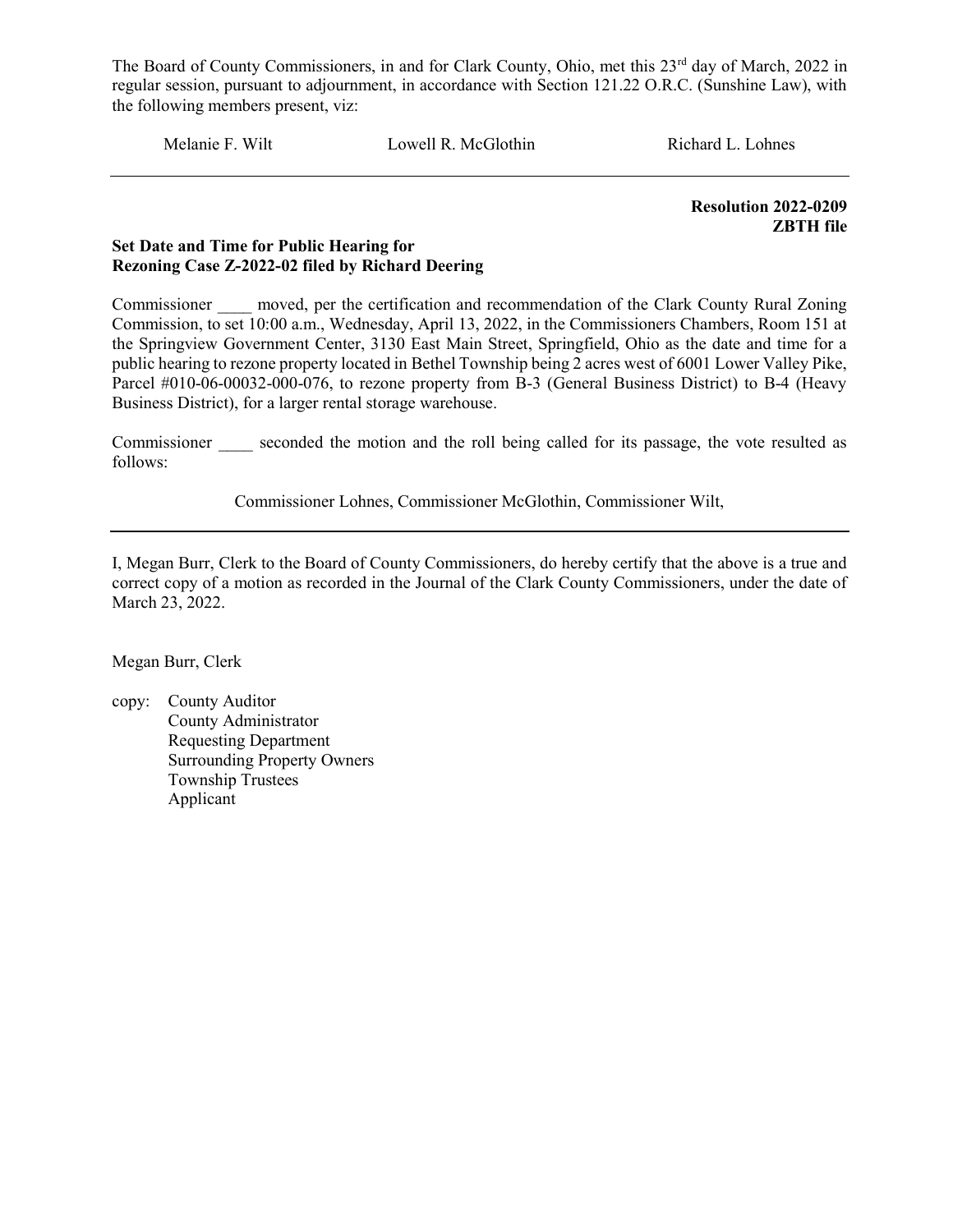Melanie F. Wilt Lowell R. McGlothin Richard L. Lohnes

 Resolution 2022-0210 ZHRM file

#### Set Date and Time for Public Hearing for Rezoning Case Z-2022-03 filed by James H. Lagos, ESQ

Commissioner moved, per the certification and recommendation of the Clark County Rural Zoning Commission, to set 10:00 a.m., Wednesday, April 13, 2022, in the Commissioners Chambers, Room 151 at the Springview Government Center, 3130 East Main Street, Springfield, Ohio as the date and time for a public hearing to rezone property located in Harmony Township being 3.13 combines acres located at 8518 and 8542 E. National Road, to rezone property from B-3 and R-1 (General Business District and Rural Residence District) to PD-M (Planned District – Mixed Use), for use as residential and retail.

Commissioner seconded the motion and the roll being called for its passage, the vote resulted as follows:

Commissioner Lohnes, Commissioner McGlothin, Commissioner Wilt,

I, Megan Burr, Clerk to the Board of County Commissioners, do hereby certify that the above is a true and correct copy of a motion as recorded in the Journal of the Clark County Commissioners, under the date of March 23, 2022.

Megan Burr, Clerk

copy: County Auditor County Administrator Requesting Department Surrounding Property Owners Township Trustees Applicant